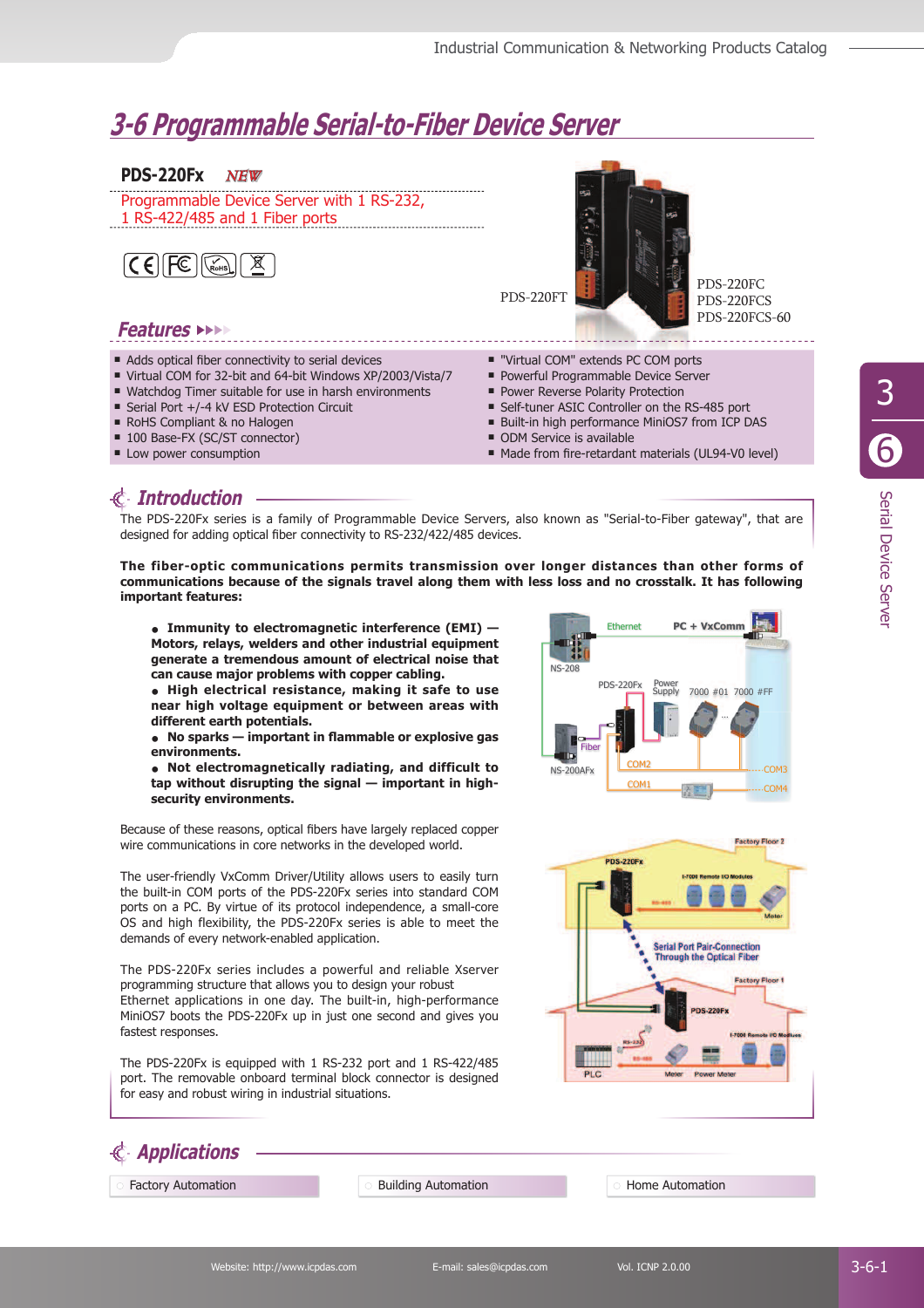

## **System Specifi cations**

| Models                       |                     | <b>PDS-220FT</b>                                                                                                                                             | <b>PDS-220FC</b> | PDS-220FCS                        | <b>PDS-220FCS-60</b>              |  |  |
|------------------------------|---------------------|--------------------------------------------------------------------------------------------------------------------------------------------------------------|------------------|-----------------------------------|-----------------------------------|--|--|
| <b>CPU</b>                   |                     |                                                                                                                                                              |                  |                                   |                                   |  |  |
| <b>CPU</b>                   |                     | 80186, 80 MHz or compatible                                                                                                                                  |                  |                                   |                                   |  |  |
| <b>SRAM</b>                  |                     | 512 KB                                                                                                                                                       |                  |                                   |                                   |  |  |
| Flash                        |                     | 512 KB; Erase unit is one sector (64 KB); 100,000 erase/write cycles                                                                                         |                  |                                   |                                   |  |  |
| <b>EEPROM</b>                |                     | 16 KB; Data retention: 40 years; 1,000,000 erase/write cycles                                                                                                |                  |                                   |                                   |  |  |
| Built-in Watchdog Timer      |                     | Yes                                                                                                                                                          |                  |                                   |                                   |  |  |
| Init Pin                     |                     | Yes                                                                                                                                                          |                  |                                   |                                   |  |  |
| Communication Interface      |                     |                                                                                                                                                              |                  |                                   |                                   |  |  |
| COM1                         |                     | Male DB-9, 5-wire RS-232 (RxD, TxD, CTS, RTS, GND); Note: +/- 4 kV ESD Protection                                                                            |                  |                                   |                                   |  |  |
| COM <sub>2</sub>             |                     | Removable Terminal Block<br>2-wire RS-485 (D+, D-, GND) with Self-Tuner ASIC or 4-wire RS-422 (TxD+, TxD-, RxD+, RxD-, GND)<br>Note: +/- 4 kV ESD Protection |                  |                                   |                                   |  |  |
| Fiber Port                   |                     | 100 Base-FX, ST connector   100 Base-FX, SC connector                                                                                                        |                  |                                   |                                   |  |  |
|                              | <b>Fiber Cables</b> | Multi-mode: 50/125, 62.5/125 or 100/140 µm<br>Single-mode: 8.3/125, 8.7/125, 9/125 or 10/125 µm                                                              |                  |                                   |                                   |  |  |
|                              | Wavelength          | 1300 or 1310 nm                                                                                                                                              |                  |                                   |                                   |  |  |
|                              | Min. TX Output      | $-20$ dBm                                                                                                                                                    |                  | $-15$ dBm                         | -5 dBm                            |  |  |
| Mode                         | Max. TX Output      | $-14$ dBm                                                                                                                                                    |                  | -8 dBm                            | -0 dBm                            |  |  |
|                              | Max. RX Sensitivity | $-32$ dBm                                                                                                                                                    |                  | $-34$ dBm                         | -35 dBm                           |  |  |
|                              | Min. RX Overload    | -8 dBm                                                                                                                                                       |                  | -5 dBm                            |                                   |  |  |
|                              | <b>Budget</b>       | 12 dBm                                                                                                                                                       |                  | 19 dBm                            | 30 dBm                            |  |  |
| <b>Distance</b>              |                     | 2 km, (62.5/125 µm recommended) for full                                                                                                                     |                  | 30 km, $(9/125 \mu m$ ecommended) | 60 km, $(9/125 \mu m$ ecommended) |  |  |
|                              |                     | duplex                                                                                                                                                       |                  | for full duplex                   | for full duplex                   |  |  |
| <b>COM Port Formats</b>      |                     |                                                                                                                                                              |                  |                                   |                                   |  |  |
| <b>UART</b>                  |                     | 16C550 or compatible                                                                                                                                         |                  |                                   |                                   |  |  |
| Data Bit<br>Parity           |                     | 7,8<br>None, Even, Odd, Mark, Space                                                                                                                          |                  |                                   |                                   |  |  |
| Stop Bit                     |                     | 1, 2                                                                                                                                                         |                  |                                   |                                   |  |  |
| <b>Baud Rate</b>             |                     | 115200 bps max.                                                                                                                                              |                  |                                   |                                   |  |  |
| <b>LED Indicators</b>        |                     |                                                                                                                                                              |                  |                                   |                                   |  |  |
| Link/Act                     |                     | Green                                                                                                                                                        |                  |                                   |                                   |  |  |
| System                       |                     | Red                                                                                                                                                          |                  |                                   |                                   |  |  |
| Power                        |                     |                                                                                                                                                              |                  |                                   |                                   |  |  |
| Power Input                  |                     | +12 V <sub>DC</sub> $\sim$ +48 V <sub>DC</sub> (non-regulated)                                                                                               |                  |                                   |                                   |  |  |
| Power Consumption            |                     | 0.14 A @ 24 Vpc                                                                                                                                              |                  |                                   |                                   |  |  |
| Protection                   |                     | Power Reverse Polarity Protection                                                                                                                            |                  |                                   |                                   |  |  |
| Frame GND                    |                     | Yes, for EMS Protection                                                                                                                                      |                  |                                   |                                   |  |  |
| Mechanical                   |                     |                                                                                                                                                              |                  |                                   |                                   |  |  |
| Flammability                 |                     | Fire-Retardant Materials (UL94-V0 Level)                                                                                                                     |                  |                                   |                                   |  |  |
| Dimensions (W x L x H)       |                     | 31 mm x 121 mm x 157<br>31 mm x 123 mm x 157 mm<br>mm                                                                                                        |                  |                                   |                                   |  |  |
| Installation                 |                     | DIN-Rail mounting                                                                                                                                            |                  |                                   |                                   |  |  |
| Environment                  |                     |                                                                                                                                                              |                  |                                   |                                   |  |  |
| <b>Operating Temperature</b> |                     | $-25$ °C $\sim$ +75 °C                                                                                                                                       |                  |                                   |                                   |  |  |
| Storage Temperature          |                     | -30 °C $\sim$ +85 °C                                                                                                                                         |                  |                                   |                                   |  |  |
| Humidity                     |                     | $10 \sim 90\%$ RH, non-condensing                                                                                                                            |                  |                                   |                                   |  |  |